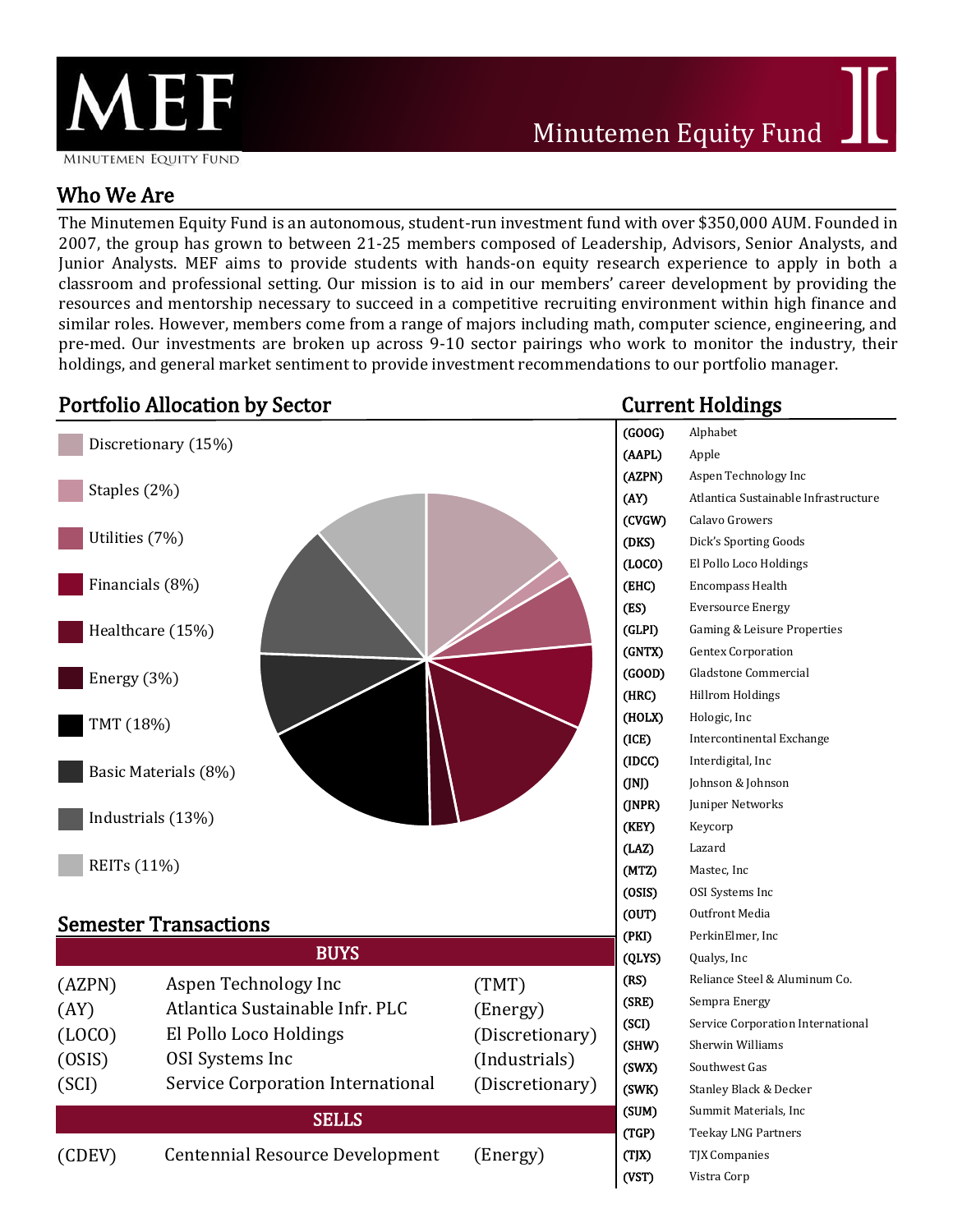

#### MINUTEMEN EQUITY FUND

## Current Leadership



Trevor is a junior from Belmont, MA and is beginning his 5<sup>th</sup> semester in the fund. This summer he will be interning as a Credit Risk Summer Analyst with Morgan Stanley in New York. Prior to his role as President, Trevor served on the board of the Finance Society and covered the Energy, TMT, and Consumer sectors as an analyst in MEF.

President: Trevor Collins



Ali is a junior from Norwell, MA and will be entering her  $7<sup>th</sup>$  semester in the fund. This summer she will be interning as an Investment Banking Summer Analyst at Goldman Sachs in New York. Prior to her role as Chairwoman, Ali covered REITs, Consumer, Healthcare and Utilities and was a member of MEF's inaugural WDP program.

Chairwoman: Alexandra Daddio

Portfolio Manager: Isaac Piliavin



Isaac is a junior from Milton, MA and will be beginning his 5th semester in the fund. This summer he will be interning as an Equity Research Summer Analyst at Barclays in New York. Isaac previously served as the Co-President of the Finance Society and has covered the Healthcare and Utilities sectors during his time in MEF.

### Sector Pairs

| <b>Basic Materials</b>                   | <b>Discretionary</b>                        | <b>Energy</b>                                    | <b>Advisors</b>                                              |  |
|------------------------------------------|---------------------------------------------|--------------------------------------------------|--------------------------------------------------------------|--|
| Declan Gray-Mullen<br><b>Marie Maher</b> | Kyle Aikman<br><b>Pat Dillon</b>            | <b>Jake Gunning</b><br><b>Yesha Patel</b>        | Sedona Claypoole<br><b>Tim Costanzo</b><br>Nastasiya Kvasyuk |  |
| <b>Financials</b>                        | Healthcare                                  | <b>Industrials</b>                               |                                                              |  |
| <b>Chris Caputo</b>                      | Danielle Maguire<br><b>Stephen Townsend</b> | <b>Shaelyn Fitzgerald</b><br><b>Liam McGinty</b> | <b>Incoming Analysts</b>                                     |  |
| <b>REITS</b>                             | <b>Staples</b>                              | <b>TMT</b>                                       | <b>Colin Nally '24</b><br><b>Connor Casey '24</b>            |  |
| Annalia Laino<br>Morgan Lance            | Veda Nagaraja<br>Victoria Drejsa            | Al Situmorang<br><b>Jared Pillard</b>            | <b>Noah Decastro '24</b>                                     |  |
| <b>TMT</b>                               | <b>Utilities</b>                            | Spring 2021 Class Breakdown                      |                                                              |  |
| <b>Nick Simmons</b><br>Dennis Evgenov    | Victoria Silva<br>John-Paul Brennan         | 15%<br>29%                                       | Seniors (29%)<br>Juniors $(32%)$                             |  |
| <b>Market Strategy</b>                   |                                             | 25%<br>Sophomores (25%)                          |                                                              |  |
| Alex Ladd<br><b>Nick McGee</b>           |                                             | 32%                                              | Freshmen (14%)                                               |  |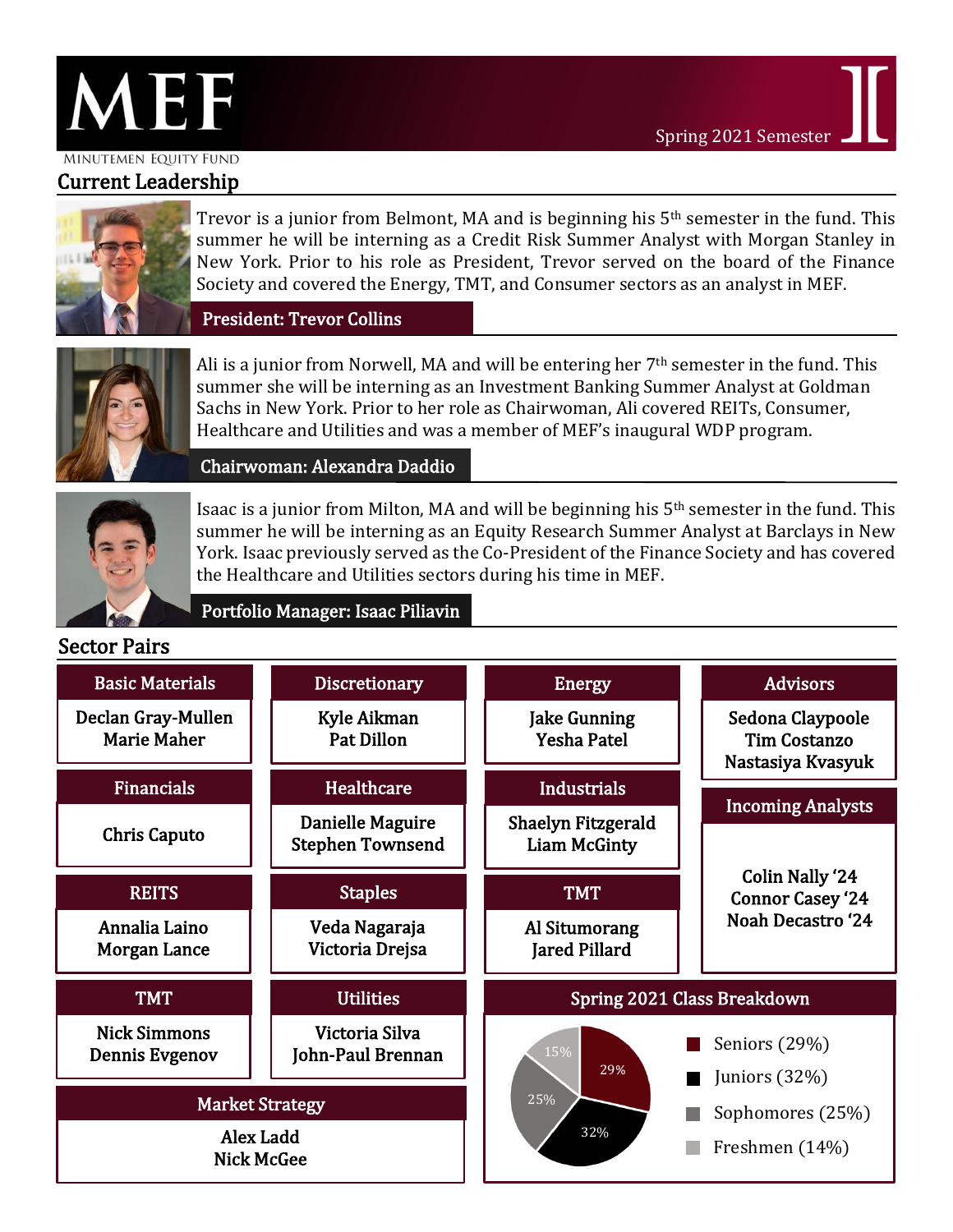

Being our first fully remote semester, the Spring came with new challenges as well as great progress from our members who remained diligent, thoughtful, and enthusiastic despite differing time zones.

All our presentations, new and old, such as DCF Theory, ECM/DCM, presentation skills and professional etiquette were done virtually as our members maximized their learning experience over Zoom. From prior semesters, members had adapted to find which learning style worked best and they continue to perfect their output. This semester we decided to re-vamp the previous learning curriculum and add new and fresh meetings and engagement opportunities, each with different, yet specific, goals. For example, we hosted our first alumni career panel that welcomed five alumni from different graduating classes and career paths. We collectively found this to be immensely helpful as it gave newer members the opportunity to interact with our passionate alumni and to learn from their advice and experiences.

Additionally, we placed a greater emphasis on alumni involvement, and launched our very first Alumni Mentorship Program (AMP). You can find more information in the coming pages. We intend to expand this program as we have already witnessed the benefits that a one-on-one mentorship relationship offers for members' career guidance and we hope to improve the program for future semesters.

One highlight of the past semester was the high caliber of effort that went into recruiting and representing UMass on a larger scale. We had sophomores Victoria Drejsa and Veda Nagaraja participate and, exceptionally, represent UMass in the annual Isenberg Stock Pitch Competition. Ali Daddio participated in the prestigious William and Mary Stock Pitch Competition and a few senior members continued working on an ESG project for the Massachusetts Pension Reserve Investment Management. We also participated in over eight networking events hosted virtually by Smart Woman Securities.

This semester, we are very proud to announce that we achieved 100% placement for our sophomores, juniors, and seniors. This would not be possible without the hard work, dedication, and motivation of the exceptional members we have in MEF.

## Message from the Portfolio Manager

Coming off the rapid recovery of late 2020, our portfolio has continued to perform strongly, reaching an all-time high of \$370,000 at the close of this semester. Over the course of the first five months of the year, our portfolio has appreciated 17%, outperforming both the S&P 500 and Russell 2500. Continuing to build on our philosophy of buying into companies with compelling stories and relative value, we have been transitioning out of underperformers and into new holdings that have proven accretive to our portfolio thus far.

None of this would be possible without our committed analysts, who continued to push themselves through the challenges of working in a virtual environment. Whether it was developing modeling skills, adding new layers of intricacy to projections, or pitching companies outside of what is considered traditional, both junior and senior analysts found exciting new ways to add value to the fund through their work.

To the alumni of MEF, thank you for continuing to stay engaged with our members and aiding their professional development with career advice and networking opportunities during these unique times. We look forward to sharing major updates via LinkedIn and wish everyone a happy and safe summer!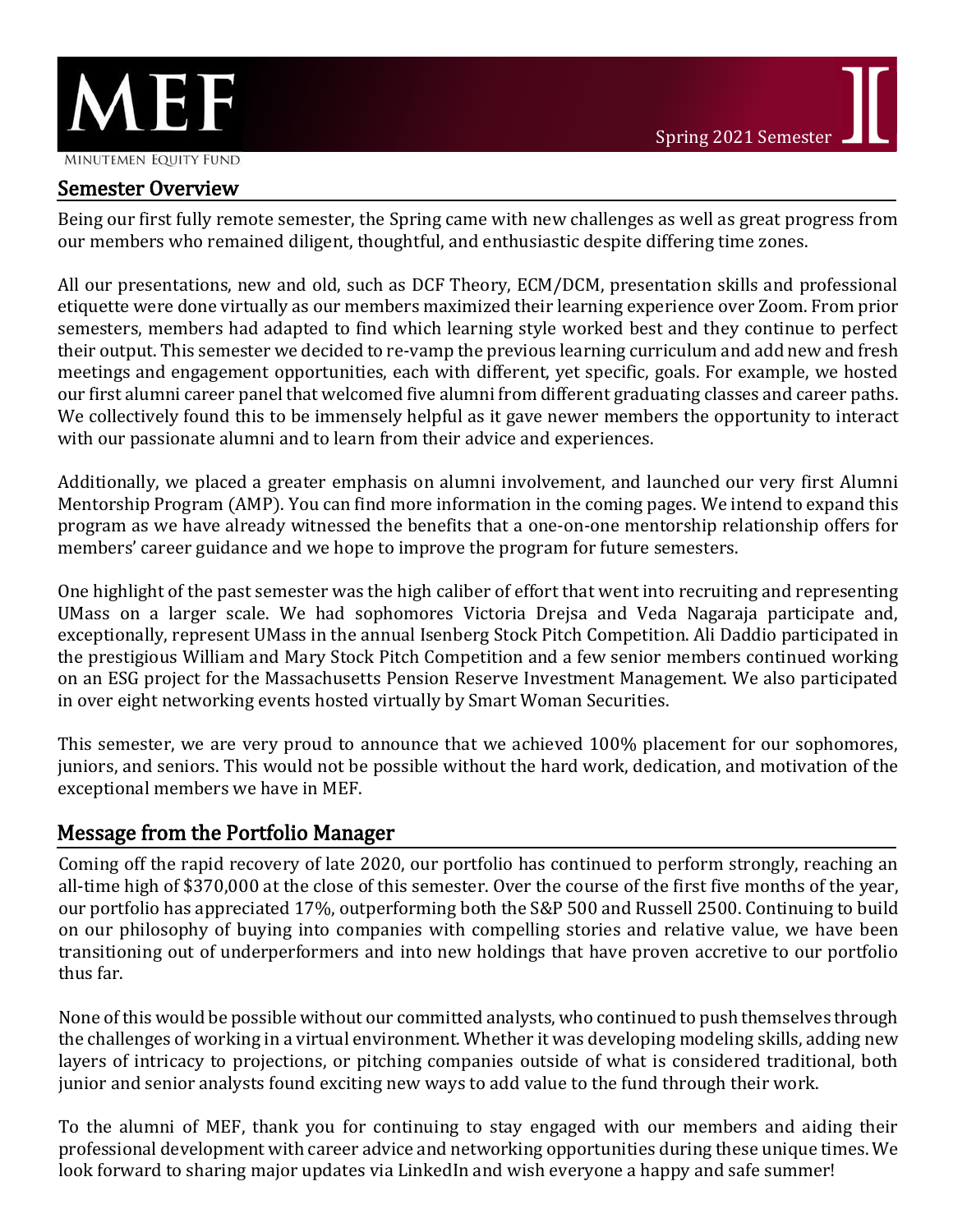

MINUTEMEN EQUITY FUND

## 2021 Job Placements

Kyle Aikman Equity Research J.P. Morgan

Sedona Claypoole Financial Consulting Berkeley Research Group

Tim Costanzo Business Intelligence Resolute Consulting

Justin Crowley Real Estate Credit TD Securities

Jake Gunning Equity Research Evercore

Declan Gray-Mullen M.S. Bay State Fellowship UMass CICS

Alex Ladd Debt Capital Markets J.P. Morgan

Nastiya Kvasyuk Sales & Trading Citi

Nick McGee Equity Research Barclays

#### Rising Seniors

Chris Caputo Investment Banking Santander Bank

Trevor Collins Credit Risk Morgan Stanley

Ali Daddio Investment Banking Goldman Sachs

Annalia Laino Rates Origination Bank of America

Danielle Maguire Investment Banking RBC Capital Markets

Isaac Piliavin Equity Research Barclays

Nick Simmons Research Assistant Harvard Business School

Al Situmorang Investment Banking Cowen

#### Stephen Townsend Engineering U.S. Air Force

Girls Who Invest Placement

Pat Dillon Research Consulting Wood Mackenzie

Victoria Drejsa Girls Who Invest GCM Grosvenor

Dennis Evgenov Tax & Bookkeeping Colonial

Shae Fitzgerald Girls Who Invest Loomis Sayles

Veda Nagaraja Sales & Trading UBS

Yesha Patel Cancer Research Mass General Hospital

Jared Pillard Financial Consulting Accelerated Growth Investors

Tori Silva Equity Research RBC Capital Markets

#### Graduates **Rising Seniors Rising Juniors Rising Sophomores**

Connor Casey Private Equity H.I.G. Capital

Noah Decastro Marketing Telemynd

Marie Maher UWIN Program Loomis Sayles

Liam McGinty Wealth Management Perennial Advisors Group

Girls Who [Invest](https://www.linkedin.com/company/girlswhoinvest/?lipi=urn%3Ali%3Apage%3Ad_flagship3_profile_view_base_recent_activity_details_shares%3BAoYB4iCAShuVl1yo2uTtWA%3D%3D) (GWI) is a non-profit organization founded in 2015 dedicated to increasing the number of women in portfolio management and executive leadership in the asset management industry. Ali Daddio was the first UMass Summer Intensive Program (SIP) scholar in 2020 and is presently the campus ambassador. This year, UMass added two more SIP scholars, both members of MEF, as well as several others who will participate in the Online Intensive Program. This opportunity is shaping how women are entering the workforce and MEF will remain a strong advocate for GWI and its important mission within the finance community.